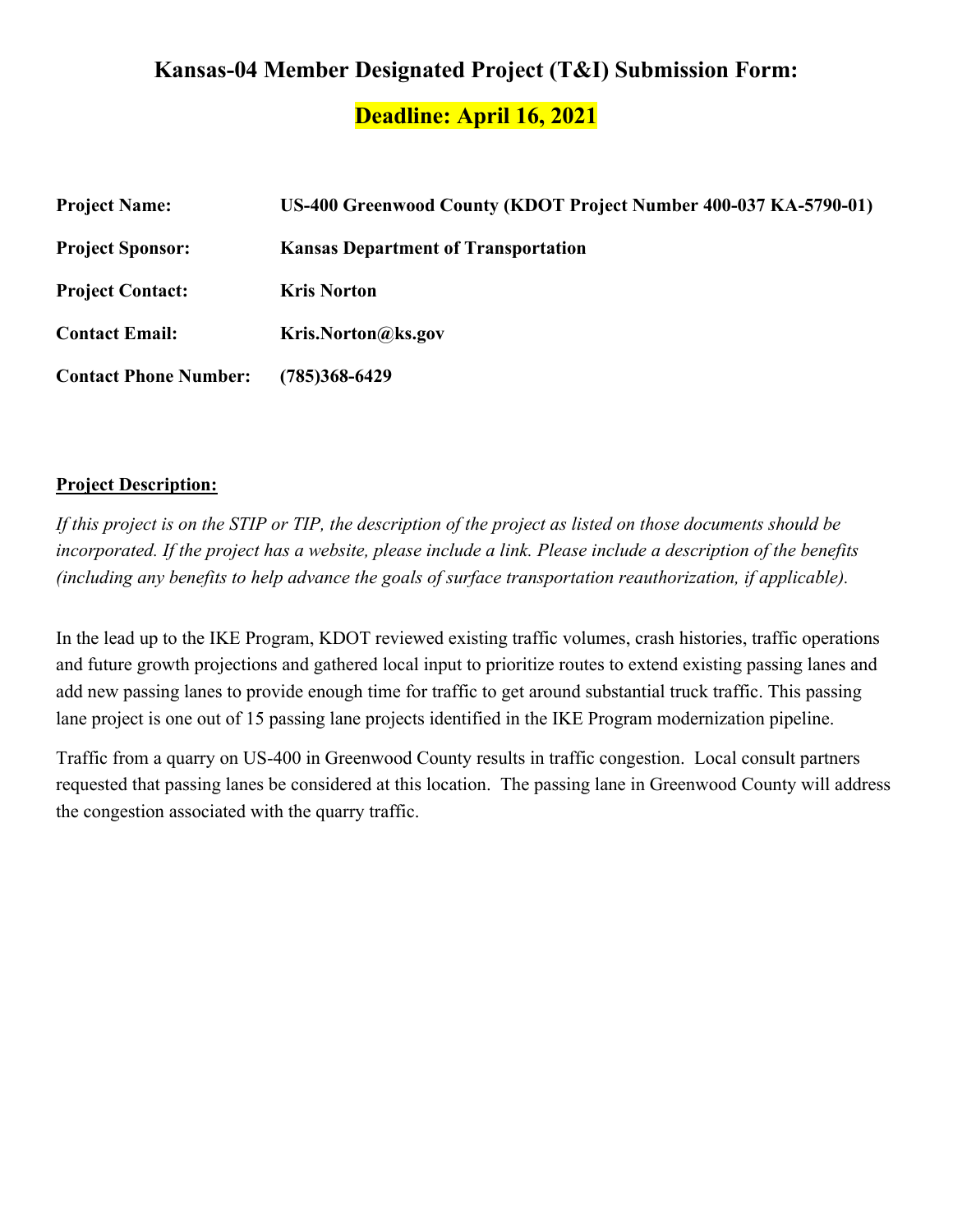#### **Questions:**

*Please answer each question below to provide more detailed information about your project for consideration. You may reference the Appendix for additional descriptions and clarification on the information that is requested.* 

#### **1. What is the amount requested?**

\$5M for construction costs on this project.

#### **2. What is the total cost of the project?**

Estimated construction costs are \$6.3 Million for the addition of passing lanes.

## **3. Is this project confirmed to be on the State, Tribal, or territorial transportation improvement program (STIP) and the metropolitan transportation improvement program (TIP), if applicable?**

*If the program is not on the STIP or TIP, please see questions 15-17 for additional requirements.*

Yes. The project is listed on page A-43 of the FFY 2021-2024 State Transportation Improvement Program Appendix A Project Index dated 07/10/2020

## **4. What are the sources of funding for the full share of the cost of the project beyond the amount requested? Please include amounts.**

*If this project is not on the STIP or TIP, you must demonstrate identified funding to the committee and commitment by the transportation agency that controls the identified funding to use those funds on the project. The Committee will not designate funding for projects for which the requested amount represents a portion of the project costs, without the remained of funding identified.* 

Anticipated Funding is 79% Federal and 21% State for the proposed improvements.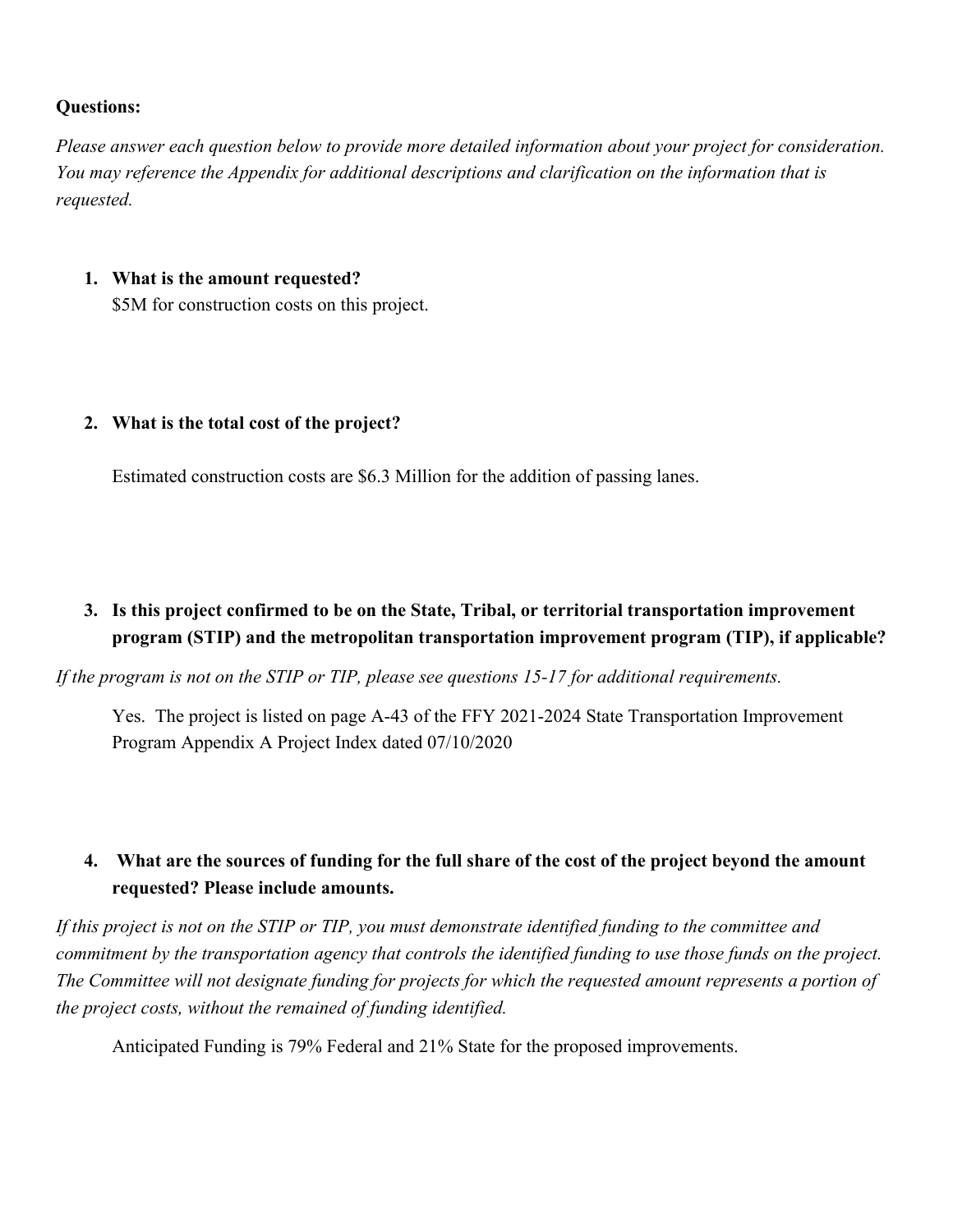## **5. Does this project have letters of support from KDOT, their local government, a transit agency, or another non-Federal sponsor? (If applicable please include as an attachment to this request.)**

Yes. KDOT has provided a letter of support as the sponsor.

#### **6. What project phase is the project currently in?**

*This includes: Planning and Environmental Review, Final Design, Right of Way, Capital purchase or lease (including bus purchases), Construction, or Other (please describe)* 

The project is currently in preliminary design which generally falls within Planning and Environmental Review.

#### **7. What NEPA category of action is the project currently in?**

*This includes: Categorical Exclusion, Environmental Assessment, Environmental Impact Statement, or Undetermined*

Categorical Exclusion IIB (currently shown on KDOT Form 883)

#### **8. What is the environmental review status of this project?**

*This includes: Pre-review, Categorically excluded, Notice of intent published, FONSI issued, Draft EIS published, Final EIS published, ROD issued, or other (please describe)*

Pre-review

A preliminary desktop screening has been completed by KDOT.

# **9. Please describe the process that will be followed to provide an opportunity for public comment on the project.**

*Projects that are on an approved STIP or TIP that have been through public comment do not need to solicit additional public comment. If the project has solicited public input as it advanced through the NEPA process that can also be cited under this question. If the project is not on the STIP or TIP, please identify whether the project sponsor has provided other opportunities for public input.*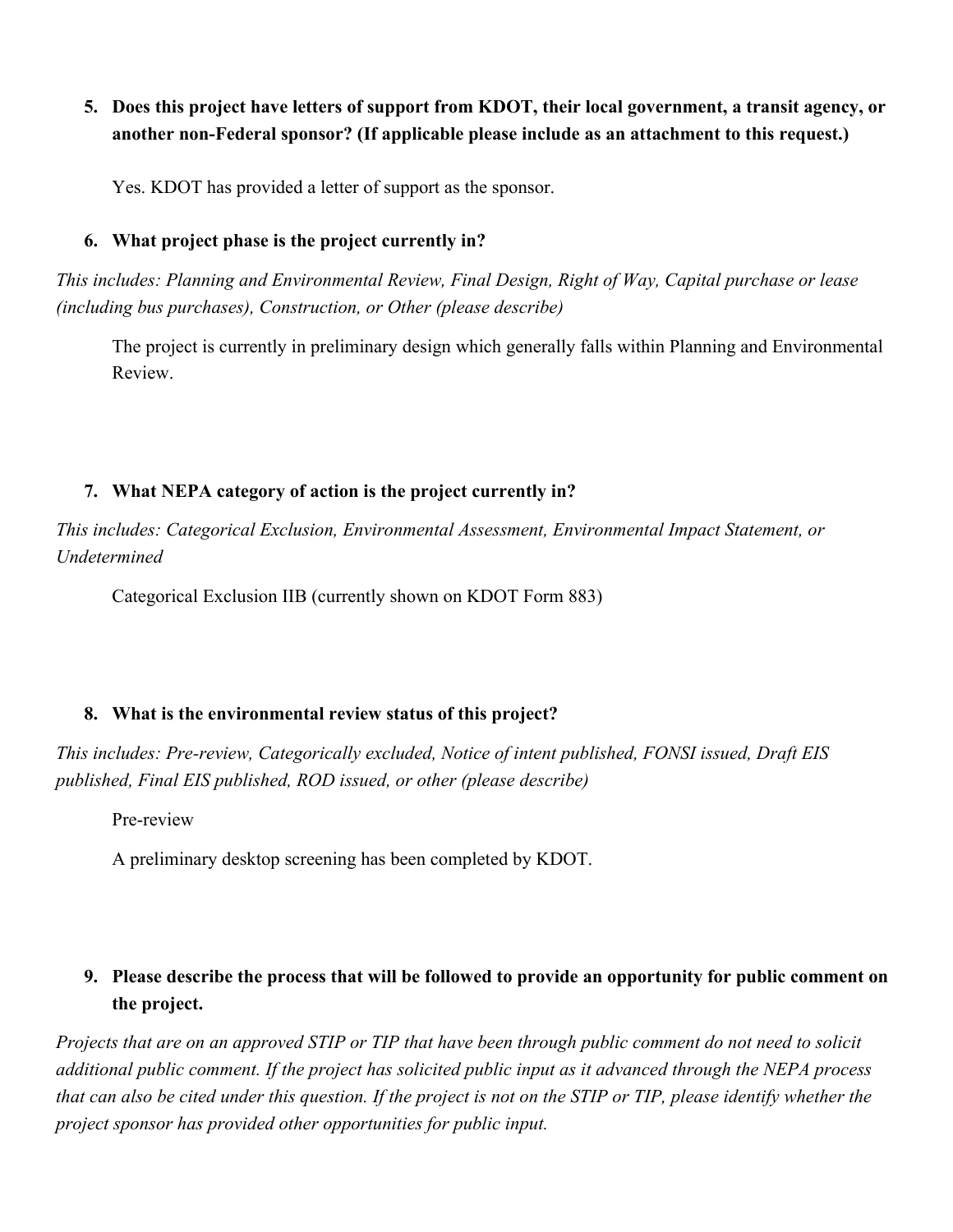Public engagement is anticipated to include 1 or 2 selected stakeholder outreach activities, but is not anticipated to include a public open house.

#### **10. Has the project received Federal funding previously? If so, provide the source and the amount.**

No

**11. Has the project applied for U.S. DOR discretionary grants in the past? If yes, please list which discretionary grant program and attach project application.** 

No

#### **12. Letter(s) of support from the state, local government, or non-federal sponsor.**

*The Committee is requiring demonstrated support from the sponsor of the project top accompany each request. The submission must be on letterhead from a public agency responsible for carrying out the project, and must include an expression of willingness to carry out the project and the ability for funding to be obligated within the time period set forth under federal -aid highway or federal transit requirements.* 

KDOT's Local Consult process and management breakdown identified this as a project with regional support.

# **13. What will the district impact of this project be? How many people will it affect? What is the economic impact?**

The proposed improvements will provide passing opportunities on US-400 and are expected to impact 6700 vehicles per day by the year 2043. 30 percent of the traffic is medium/heavy trucks. The passing lanes will also alleviate congestion related to truck traffic at a quarry.

# **14. If the program is not on the STIP or TIP and funding is provided for this project, can it be added to the STIP/TIP in a reasonable timeframe?**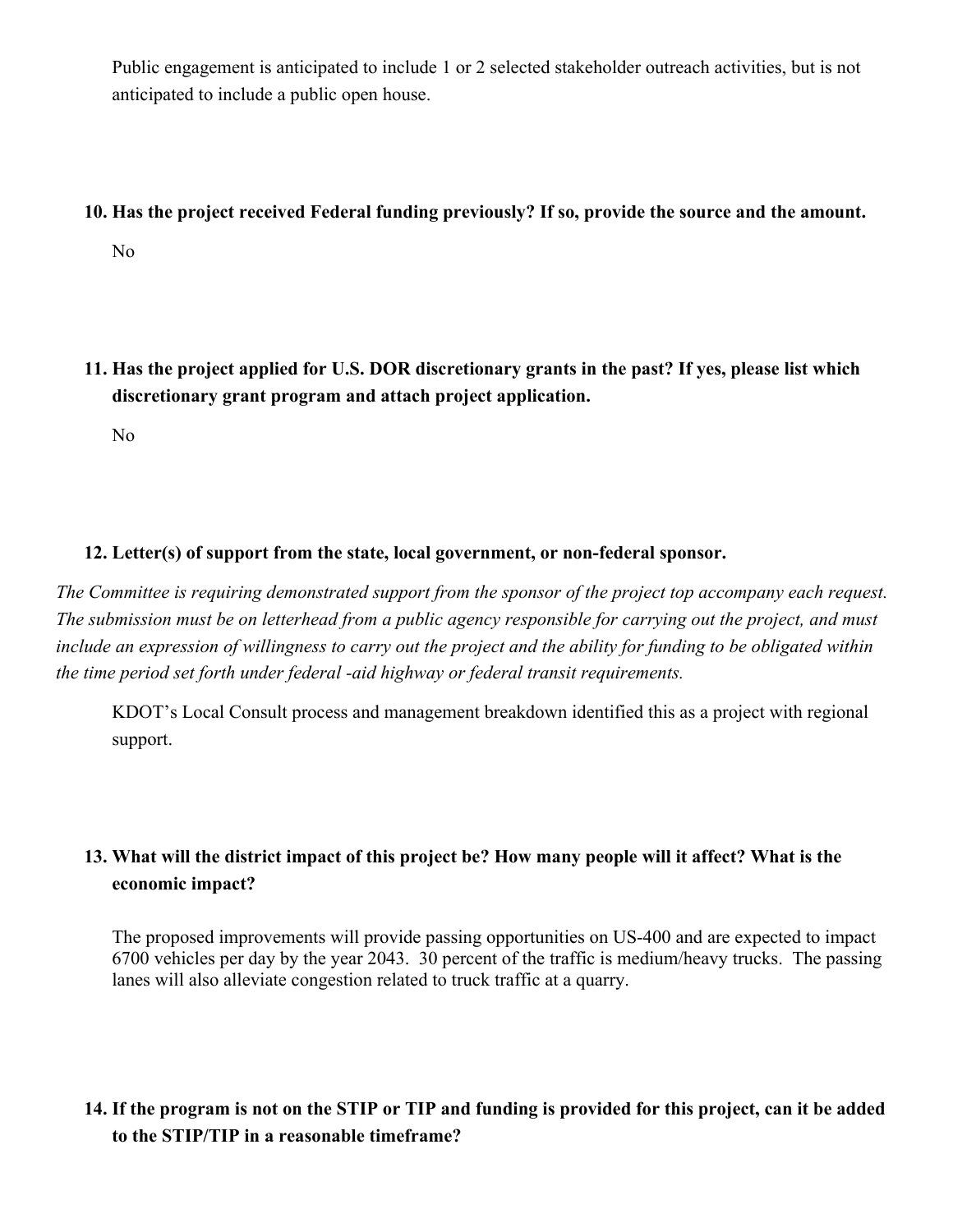*Please consult your state Department of Transportation or Metropolitical Planning Organization (MPO) for this question. If yes, the Committee is requesting a letter from the agency indicating this is the case. If no, that is a likely indicator that the project may not be ready for Member Designated funding.* 

**15. If the program is not on the STIP or TIP, please provide documentation from the relevant federal agency that the project is eligible under title 23 (Highways), United States Code or title 49, United States Code (Public Transit)**

**16. If the program is not on the STIP or TIP, is the project on a regional or statewide long-range transportation plan?**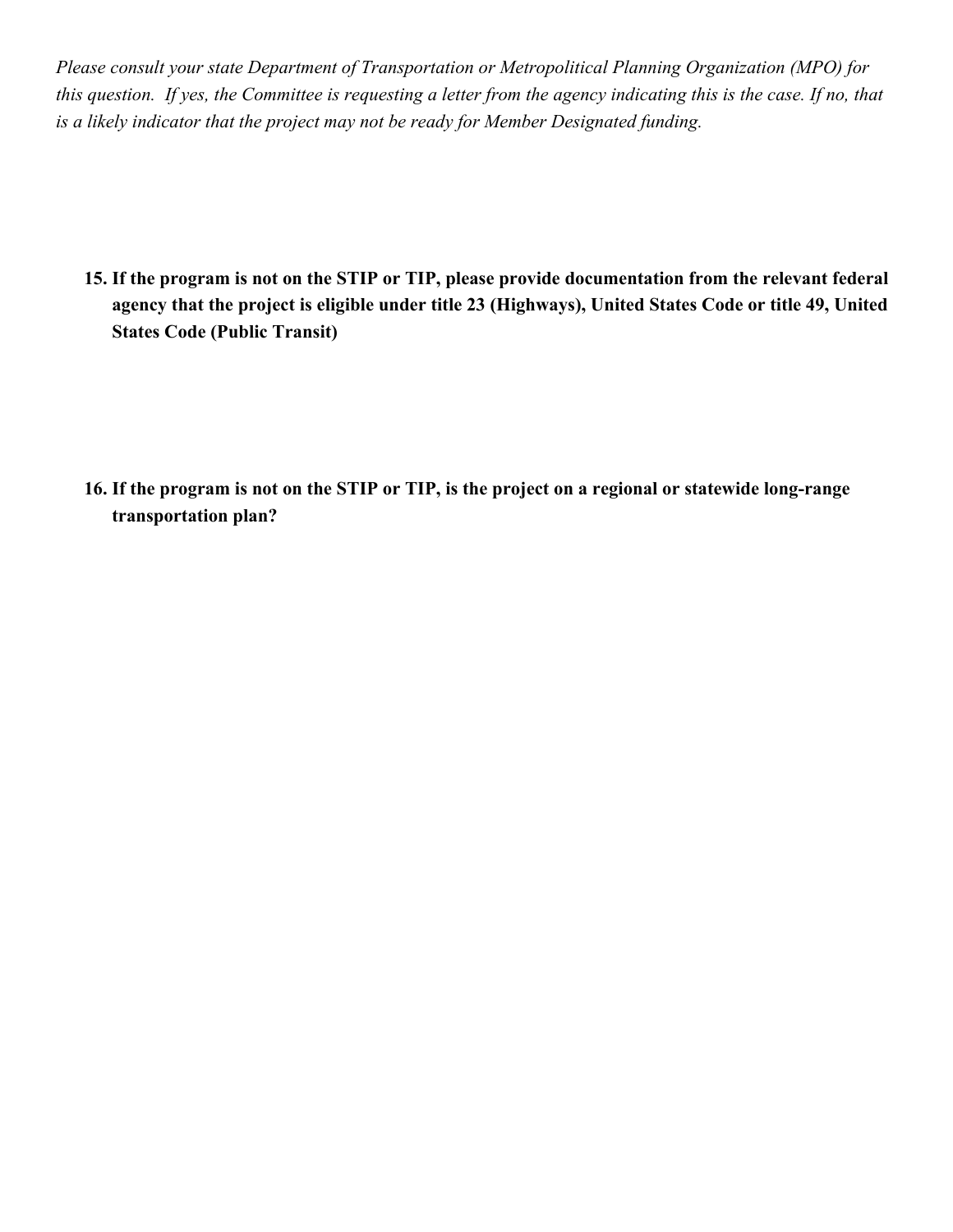# **Appendix:**

### **Project sponsor:**

The agency or other entity, including any private entity that provides funding for the project and administers any construction or construction engineering/inspection activities for the project.

#### **State, Tribal, or territorial transportation improvement program (STIP):**

The STIP is prepared annually and sets forth the specific construction projects the Illinois Department of Transportation will undertake in the next five years. It covers highways and bridges, transit, aviation, rail, waterways, bicycle, pedestrian, and operations and maintenance projects. The STIP includes the MPO and Rural TIPS. *Link*: https://www.ksdot.org/burProgProjMgmt/stip/stip.asp

### **Metropolitan transportation improvement program (TIP):**

A TIP is a capital improvement program developed cooperatively by local and state transportation entities. It includes a list of multi-modal transportation projects, such as highway, transit, and bicycle, for example. The projects are drawn from and consistent with a rural long-range plan (statewide plan) or Metropolitan Planning Organization (MPO) long-range plans known as a Metropolitan Transportation Plan (MTP.)

## **NEPA category of action:**

NEPA or the National Environmental Policy Act requires federal agencies to assess the environmental effects of their proposed actions prior to making decisions. The range of actions covered by NEPA is broad and includes making decisions on permit applications, adopting federal land management actions, and constructing highways and other publicly owned facilities.

## **Categorical Exclusion (CATEX):**

A federal action may be "categorically excluded" from a detailed environmental analysis when the federal action normally does not have a significant effect on the human environment. The reason for the exclusion is generally detailed in NEPA procedures.

## **Environmental Assessment (EA):**

A federal can determine that a Categorical Exclusion (CATEX) does not apply to a proposed action. The federal agency may then prepare an Environmental Assessment (EA). The EA determines whether or not a federal action has the potential to cause significant environmental effects.

## **Environmental Impact Statement (EIS):**

Federal agencies prepare an Environmental Impact Statement (EIS) if a proposed major federal action is determined to significantly affect the quality of the human environment. The regulatory requirements for an EIS are more detailed and rigorous than the requirements for an EA.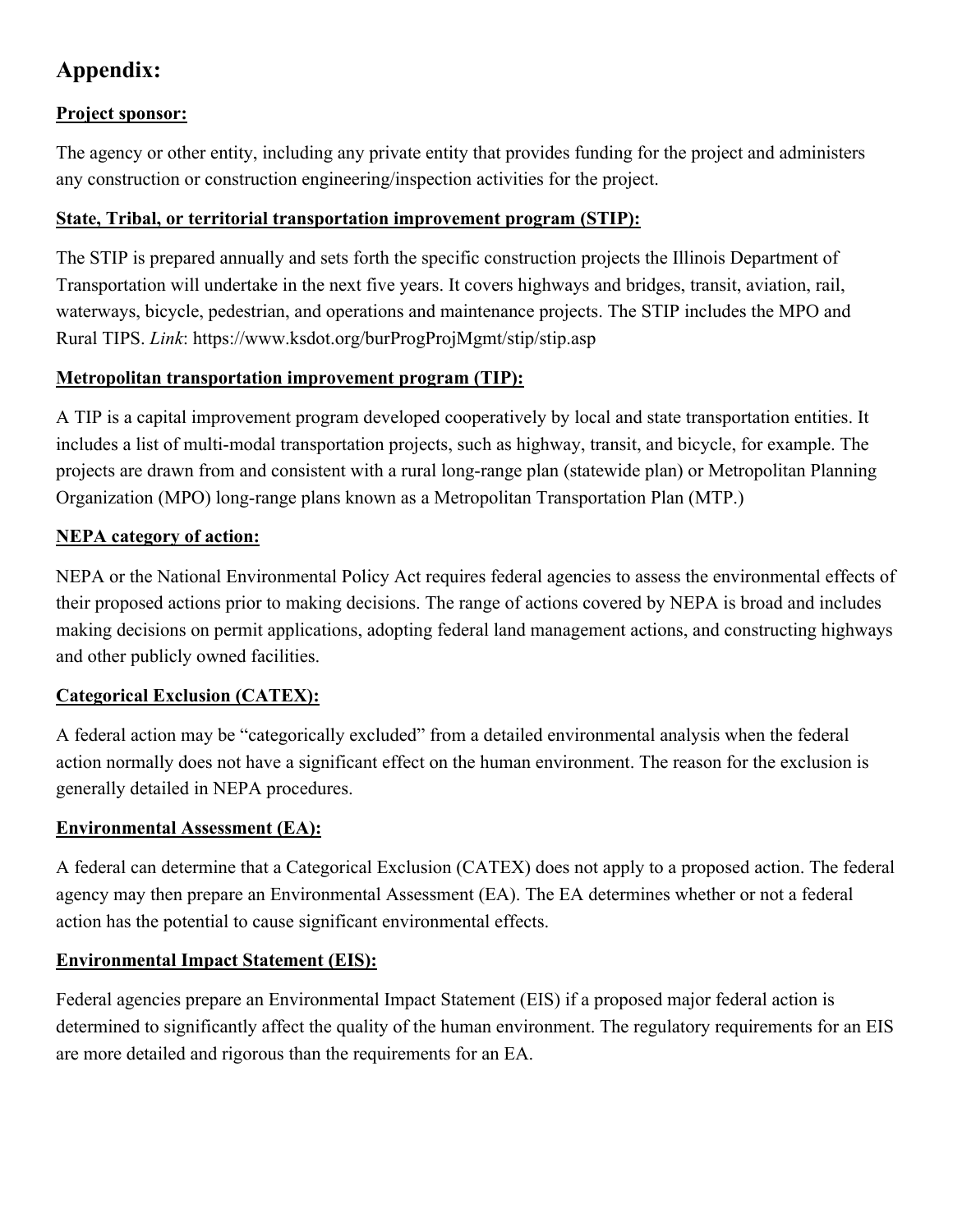

Phone: 785-296-3461 Fax: 785-368-7415 kdot#publicinfo@ks.gov http://www.ksdot.org

The Honorable Congressman Estes 2411 Rayburn HOB Washington, DC 20515

### **RE: FY2022 community funding request** for the **Passing Lane on US-400** in Greenwood County

Dear Congressman Estes:

On behalf of the State of Kansas and the Kansas Department of Transportation (KDOT) I write today to support your efforts to secure FY2022 community funding for the passing lanes on US-400 in Greenwood County. KDOT looks forward to partnering with you to make this project a reality for the people of Kansas.

This project is in the state transportation improvement program (STIP). It is also included in the development pipeline for KDOT's Eisenhower Legacy Transportation Program (IKE), which provides the process for KDOT to develop transportation improvement projects for Kansas.

This project would increase capacity along US-400. The proposed improvements will provide passing opportunities on US-400 and are expected to impact 6700 vehicles per day by the year 2043. With 30 percent of the traffic in the area being medium and heavy trucks, this will be a significant safety improvement, giving people a safe option to pass slow-moving trucks without risking oncoming traffic. These lanes will also alleviate congestion caused by specific truck traffic to and from a quarry on the route.

The IKE Program requires KDOT to score and prioritize larger expansion and modernization projects to maximize limited state funds for transportation improvements. This passing lane project is one out of 15 passing lane projects identified in the IKE Program modernization pipeline.

For these reasons, we support your efforts to secure funding for this project. If the Committee has any technical questions or questions, please refer their inquiries to Joel Skelley, KDOT Director of Policy [Joel.Skelley@ks.gov.](mailto:Joel.Skelley@ks.gov)

Sincerely,

Lindsey Douglas Deputy Secretary, Kansas Department of Transportation